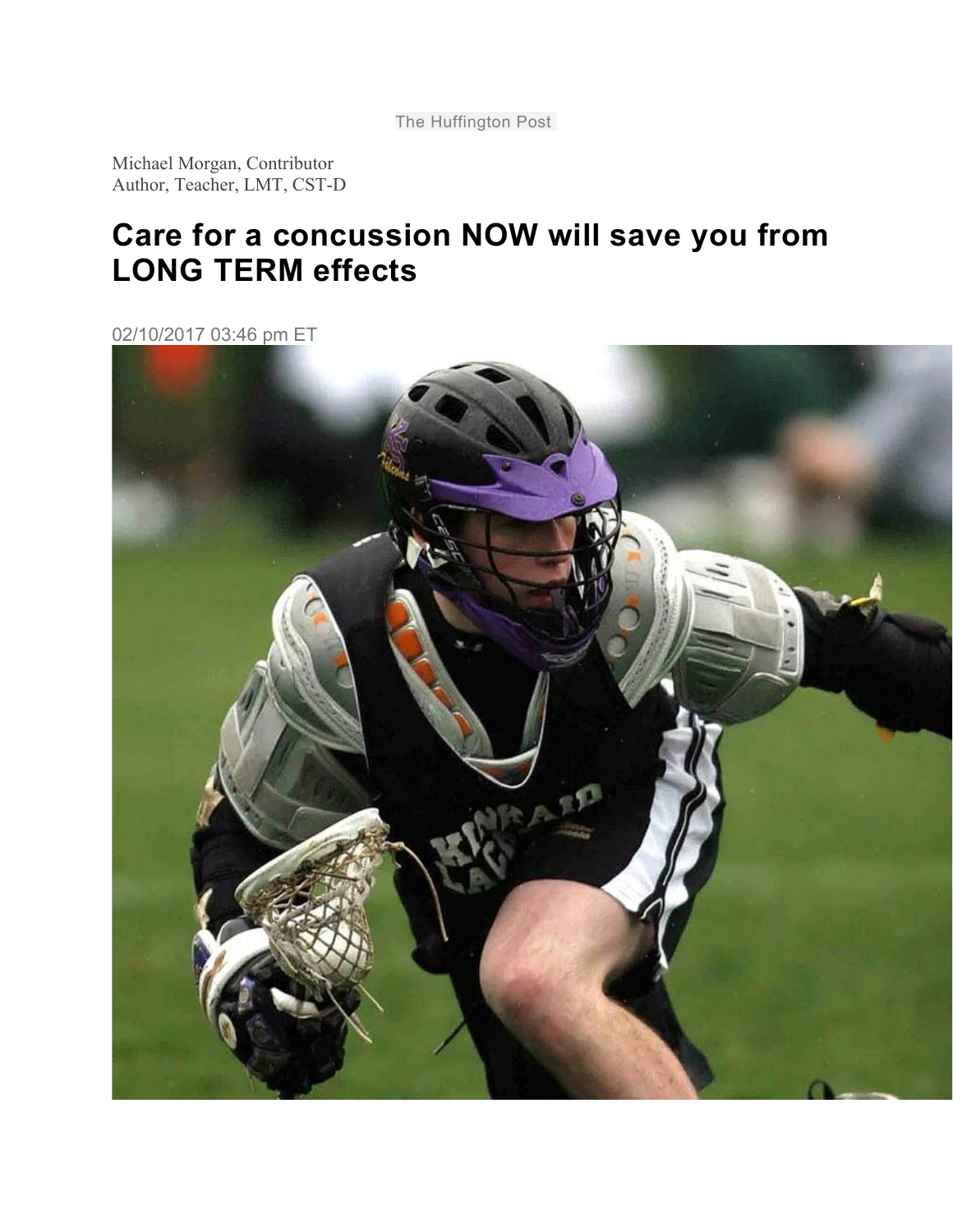We live in a high impact society. Sounds are loud, signs are big, media comes from every direction, and we like our sports played hard. The more intense the more we feel alive, even if someone else is taking the hits for us, like athletes. How often do we consider the effect upon the bodies that entertain us? And the modeling for our children who want to play tough just like their heroes and heroines?

One of the most common injuries incurred in sports are concussions. They are so common that their potential long-term effects can be overlooked as an ice pack is put upon the head until the player gets their wits back enough to run back onto the field.

Yet more and more sufferers of such trauma to the brain, (and research supports this,) are finding long-term effects surfacing years after retirement from their beloved sport. It is not only the stars we see on TV. Though stars such as Ricky Williams and others are great examples stepping forward to promote awareness in the arena. Bumps, blows and jolts to the head happening at any age can lead to a full range of painful and even debilitating symptoms such as pain, memory loss, cognitive function, behavior, dementia and all the body's processes.

It may be easy to conjecture why this is so, but fit can be helpful to consider the relationship of concussions to long term effects and even dementia. Here is a simple explanation. Our skull needs to be able to breathe. This means for proper functioning there needs to be mobility and flexibility in the skull. Trauma like a concussion, even mild traumatic brain injury, causes rigidity to ensue through bone articulations, sutural immobility and even abnormal membranous tensions. These scars and conditions affect stable pressure and free flow among all the systems of the body. It's all about balance. The cerebro-spinal fluid, normally produced in and moving from the brain down the spinal column can be compromised, along with neural pathways, and blood flow.

With the body's balance compromised, the above-mentioned symptoms become part of the natural deceleration of health. So care for a concussion NOW can not only reverse and prevent the progression of pain, but also accelerate personal longevity, a two-fold benefit! One of the overwhelming benefits of non-invasive alternative modalities to help with concussion trauma is